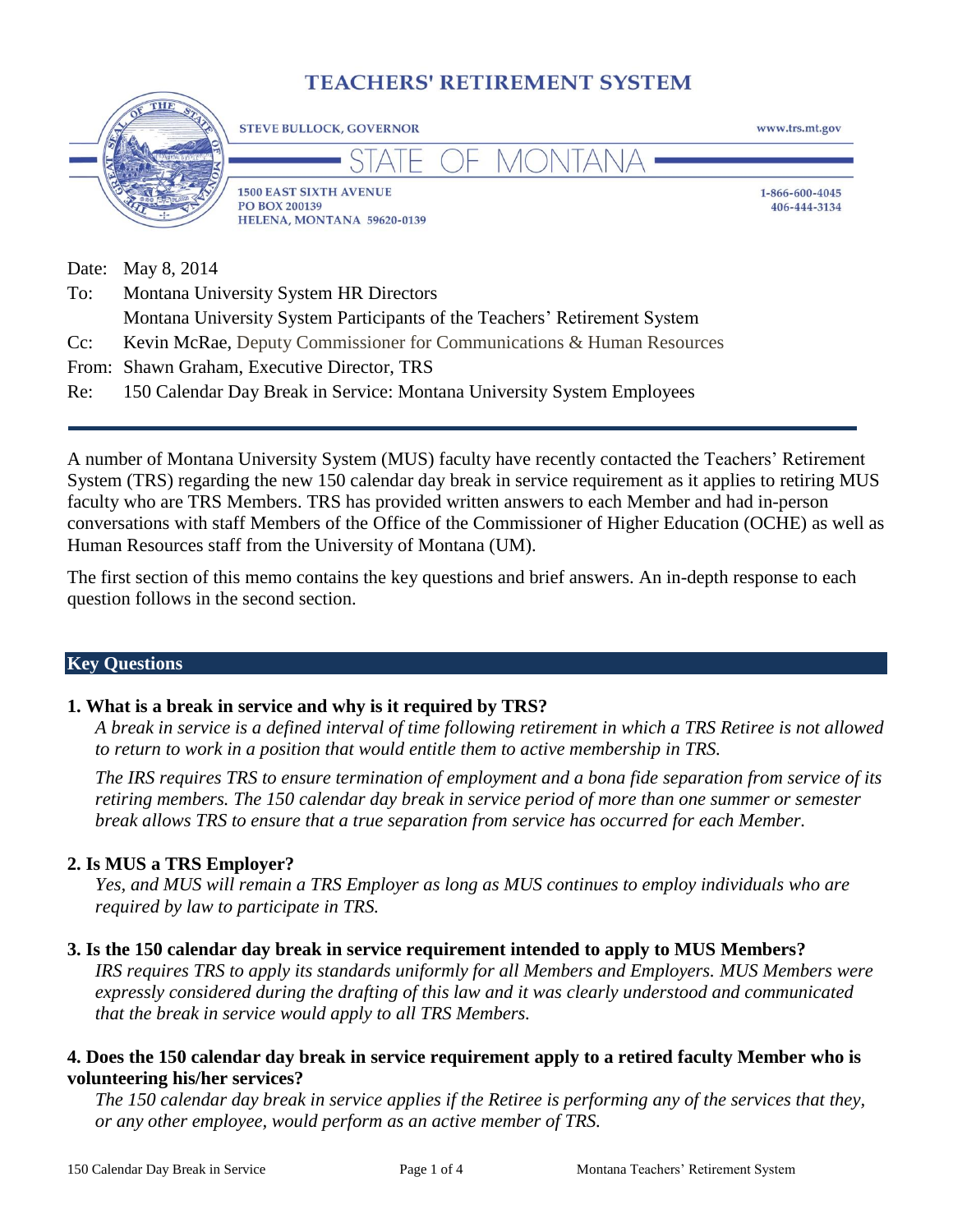#### **5. Does the 150 calendar day break in service requirement apply to a retired faculty Member who has been granted emeritus status?**

*The 150 calendar day break in service applies if the Retiree is performing* any *of the services that they, or any other employee, would perform as an active member of TRS.*

#### **6. Does the 150 calendar day break in service requirement apply to retired faculty with respect to work performed by that retiree in a wholly personal capacity?**

*The 150 calendar day break in service applies if the Retiree is performing any of the services that they, or any other employee, would perform as an active member of TRS.*

#### **In Depth Responses**

### **1. What is a break in service and why is it required by TRS?**

A break in service, for TRS purposes, is a defined interval of time following retirement in which a TRS Retiree is not allowed to return to work to perform service on behalf of a TRS employer that would otherwise entitle them to active membership in TRS.

TRS is statutorily required to be a tax-qualified pension plan which allows for tax deferred employer and employee contributions to the retirement system. In order to maintain its status as a tax-qualified plan, TRS must comply with many qualification standards set forth in the Internal Revenue Code (IRC). Public pension systems, including TRS, are now subject to periodic compliance reviews of plan documents and processes to maintain IRS qualification.

Specific to a break in service requirement, TRS must comply with a qualification standard that allows TRS to pay retirement benefits *only* to individuals who have *actually* retired (have had a bona fide separation from service as described by the IRS). This prohibits TRS from paying retirement benefits to individuals who remain employed in a position covered by the retirement system (frequently referred to as the "prohibition against in-service distributions"*).*

It would not be administratively feasible for TRS to ensure that each retiree has had a bona fide separation from service by looking at each individual's facts and circumstances. Therefore, TRS advocated for, and the Montana Legislature enacted, a uniformly applied 150 calendar day break in service requirement to ensure that TRS retirees have actually retired when they receive retirement benefits from TRS.

### **2. Is MUS a TRS Employer?**

Yes, MUS is identified as a TRS Employer in statute (*19-20-101(9)(i), MCA*), and MUS continues to employ individuals who are required to be participants of TRS (*19-20-302(1)(b)*). MUS employees who are Members/Retirees of TRS are wholly subject to TRS law with respect to eligibility for retirement benefits.

### **3. Is the 150 calendar day break in service requirement intended to apply to MUS Members?**

Participants of TRS are not segregated or categorized based on whether they work for a K-12 school district, a community college, a state agency, MUS or another TRS employer. TRS law, except where expressly stated, must be applied uniformly to *all* Employer and Member participants in TRS.

TRS advocated for a uniformly applied break in service period that would ensure a sufficient break in service for all TRS Retirees, regardless if they work year-round or over a 9 or 10 month school year. TRS was fully aware that the 150 calendar day break in service requirement would apply to all TRS Employers and Retirees, regardless of a Retiree's typical term of pre-retirement employment within a fiscal year. TRS fully understood the impact the 150 calendar day break in service period would have on MUS due to the regular practice of re-hiring retirees, frequently based on an agreement or contract for re-hire entered into before the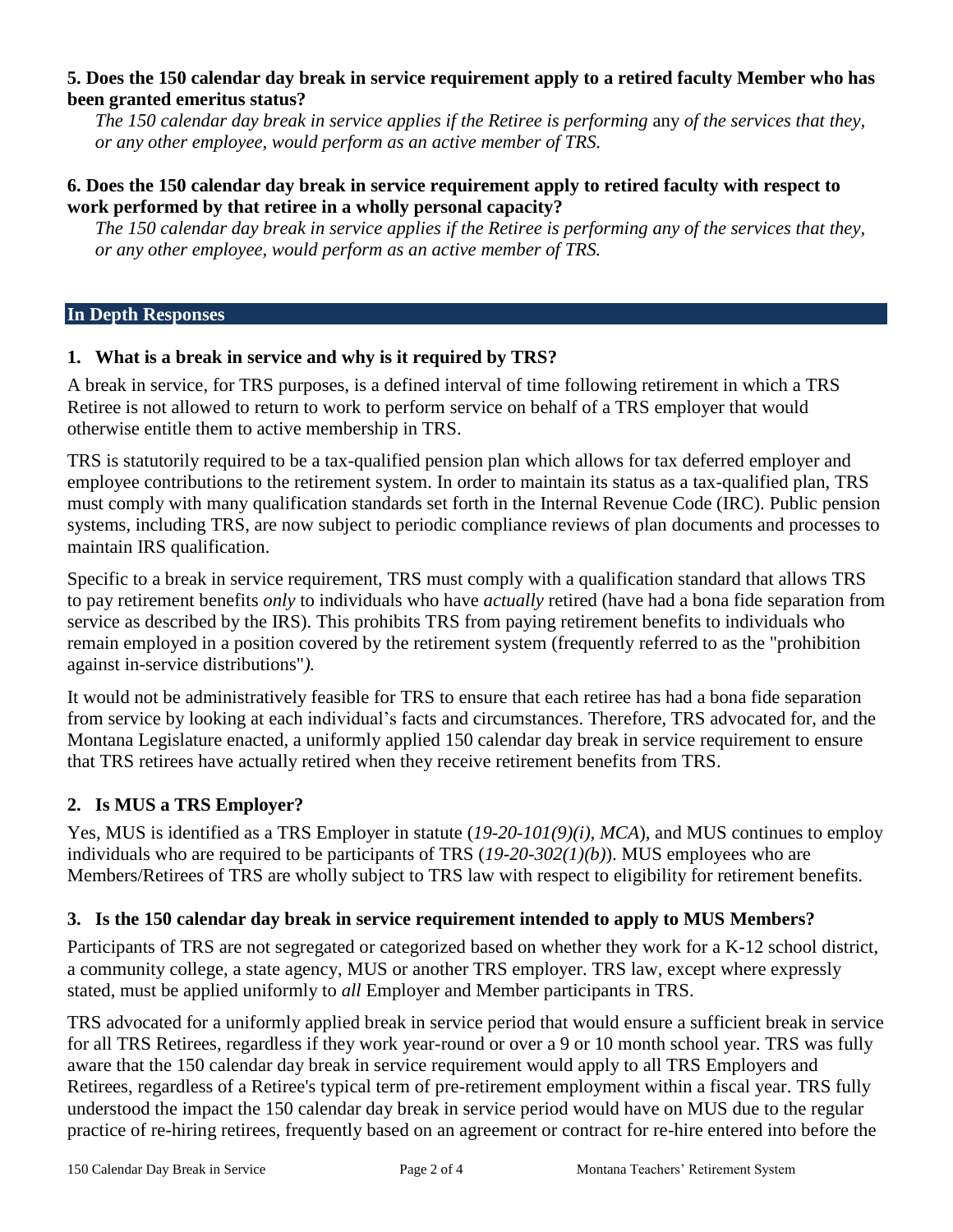employee/TRS Member retires. TRS had several face-to-face meetings with MUS officials to explain the proposed legislation and how it would be applied to retiring MUS faculty.

### **4. Does the 150 calendar day break in service requirement apply to a retired faculty Member who is "volunteering" his/her services?**

The question regarding volunteers must be addressed at two levels:

## *General Status of Retirees Who are not Compensated for Service*

First, with respect to *all* TRS retirees, it is TRS's long-standing position that a TRS Retiree is employed in a position reportable to TRS if the Retiree is performing duties and functions (*providing service*) on behalf of a TRS Employer that would entitle the individual to active Member status with TRS, even if the Retiree is not being paid for the services.

In other words, if a TRS Retiree is performing duties and functions that would typically be performed for pay by an individual who is reported to TRS, the Retiree must be reported to TRS as a working Retiree. The Employer must report compensation and remit Employer contributions to TRS based on the compensation a non-volunteer employee *would* be paid for the same work.

### *Uncompensated Service and Termination of Employment and the 150 Day Break in Service*

Second, IRS guidance on termination of employment/bona fide separation from service requires termination of the *provision of service* by the retiring employee, not just termination of payment for the employee's services by the Employer. Based on TRS's understanding and application of the IRS qualification standard and TRS's position on uncompensated working retirees, a TRS retiree who performs any service:

- 1. that would entitle the individual to active membership in TRS
- 2. on behalf of an Employer before attaining retired Member status
- 3. and/or during the 150 calendar day break in service period

remains employed in a position reportable to TRS, *has not terminated* employment in all positions reportable to TRS, and *is not eligible* for retirement benefits.

TRS's position on volunteers, as applied to working retirees, applies only to services that would entitle the individual to active membership in TRS, not to de minimus work performed by the retiree on behalf of an Employer that would normally be performed by uncompensated volunteers rather than by paid employees.

*Example*: The requirement to terminate employment (and the 150 calendar day break in service) would not apply to work performed by a TRS retiree who volunteers to sell or take tickets at a football game or to assist with graduation ceremonies by seating graduates or other attendees.

## **5. Does the 150 calendar day break in service requirement apply to a retired faculty Member who has been granted emeritus status?**

With respect to whether the 150 calendar day break in service is meant to  $-$  or does  $-$  apply to a retired TRS Member who has been granted emeritus status, the question, again, is whether the retiree is performing work or providing service on behalf of MUS that would typically be performed for pay by an individual in a position reportable to TRS.

Simply continuing association with an MUS unit in emeritus status, including maintaining office space, having the right to use other facilities and services of the MUS unit, etc., will not mean that a TRS Member has not terminated employment with MUS.

It is TRS's understanding that emeritus status does not, in and of itself, mean that the retiree will continue to teach, advise students, direct research programs/projects, supervise other faculty/staff, or perform other such services on behalf of MUS. A retiree with emeritus status who does *not* perform TRS reportable services on behalf of an Employer will not violate the requirement for termination of employment or the 150 calendar day break in service requirement.